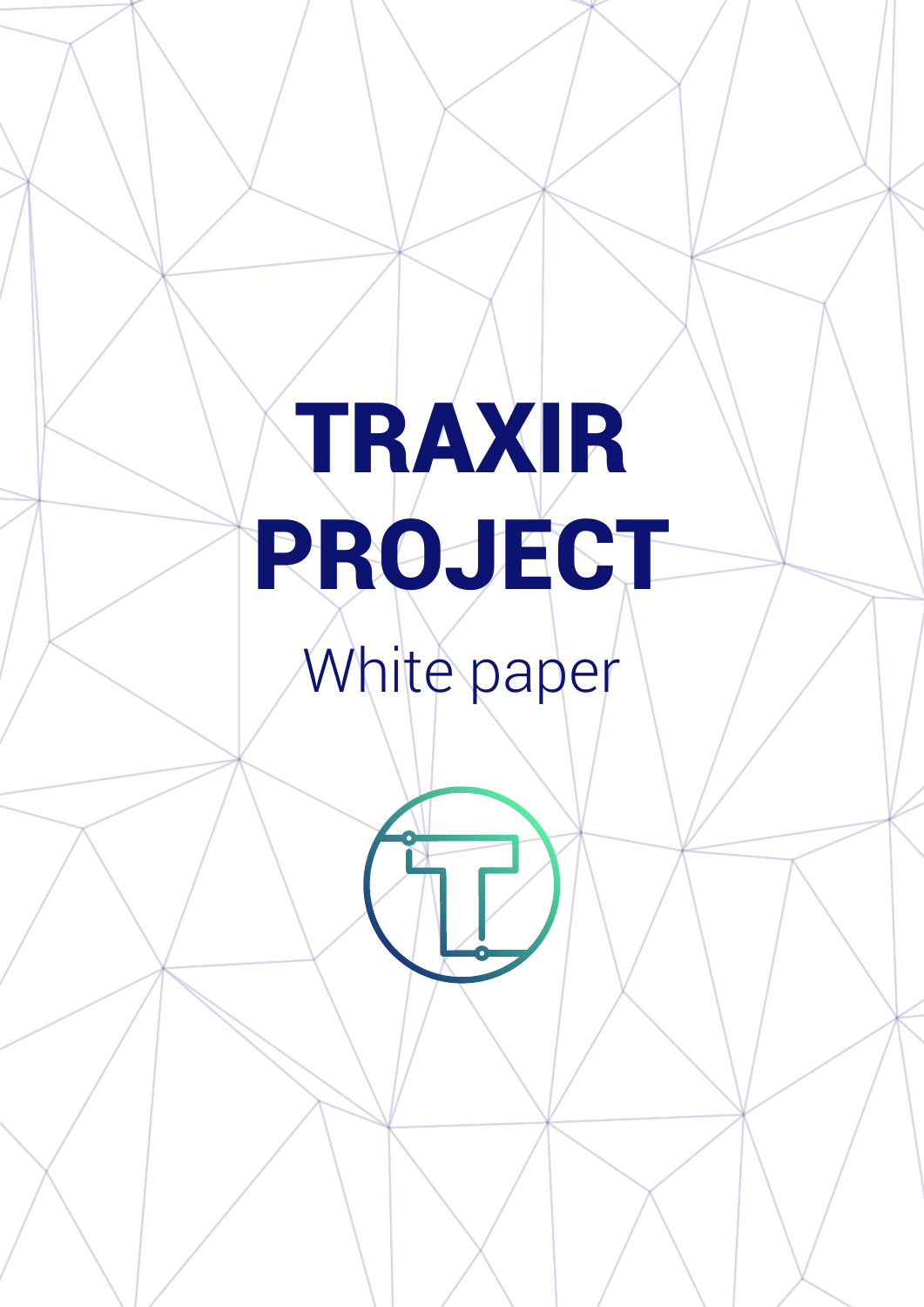# TRAXIR PROJECT DESCRIPTION

In the era of human development, especially wheneverybody creates something new, persons who wantto cash in with someone else's name appear, withoutany regard for hard work, which had been done foryears by the creator in an industry. It doesn't matterwhat exactly you create: rubber for Chinese electricscooters for disabled people or design and assembleaircraft engines.

The Traxir project was created to protect producersand consumers from counterfeiting. In short, theblockchain network built and tested by us willcompletely change the term "brand". That is not big words, both small and successfulbrands are suffering from falsifying. The Traxir projectis beginning its life to stop this suffering. We offer totag each product with a unique QR code and placetoken TRACK on it to put it into the blockchainnetwork. A special simple structure will be used tocheck the genuine of goods, which doesn't allowreplacement of brand goods with fake.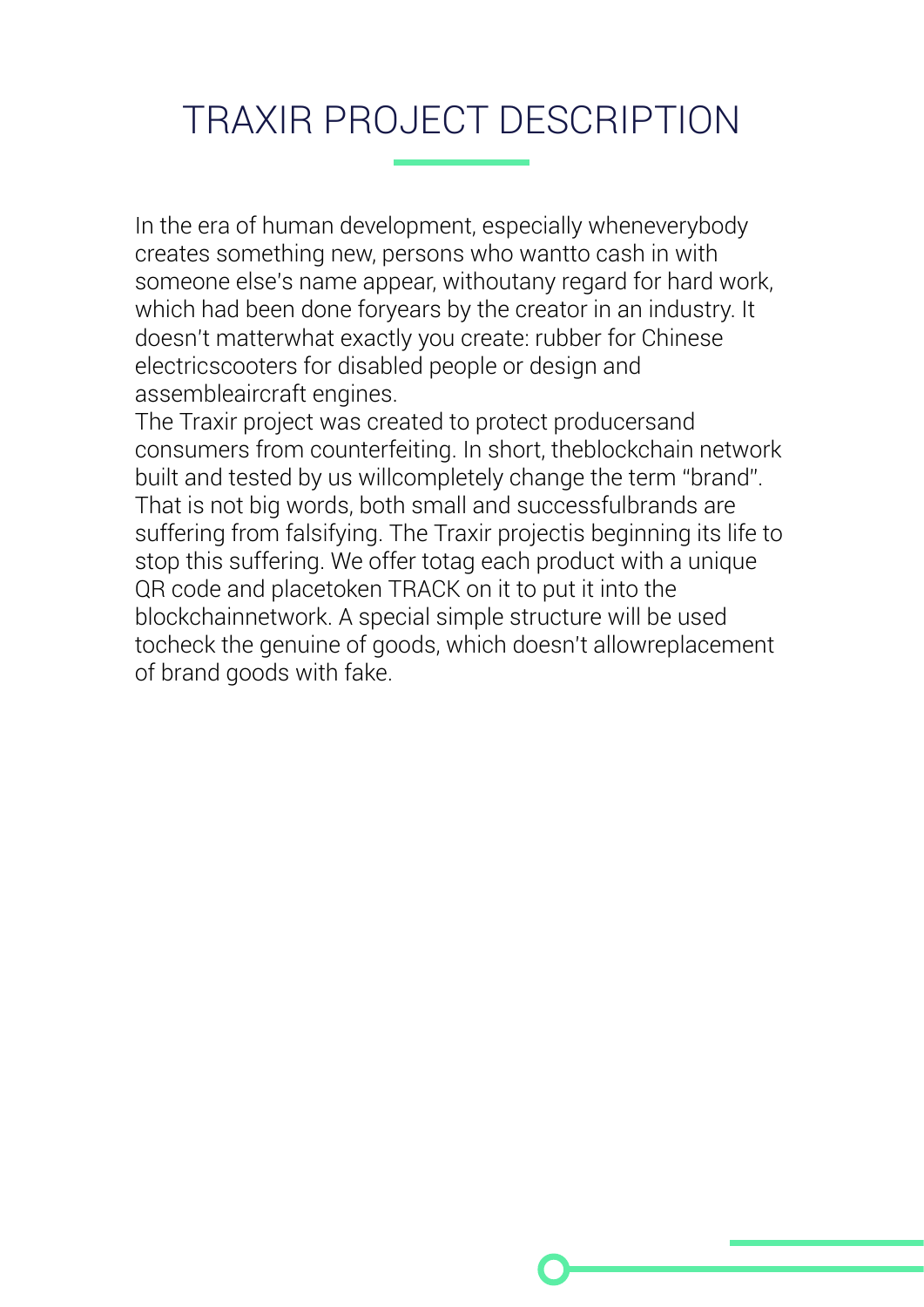## PROBLEMS AND SOLUTIONS FOR PRODUCERST

In the 21-st century, there are a lot of things to be copied orfalsified. For example, an emblem, a name tag and a markingon a metallic surface can be falsified. However, a block in theblockchain TRACK cannot be falsified. That is why we offeryou the solution. All is quite simple. Every good will get aunique code. During the manufacturing date, time, place, etc.will be recorded. Each product will get a unique key, not forbatch, for every unit. It will prevent even a chance ofmanufacturing fakes. Every code will be recorded every timeduring transaction (exchanging, selling, disposing of thegood) inside of the blockchain network. Blockchain network does not fall into bluescreen or losedata, as it can be with classic programs placed on servers.Every particular transaction is specified by thousands ofminers, who will be rewarded for transactions handling withTRACK token. This way we eliminate the possibility of hacking,error, loss of data or it changing after the transaction. So, inother words, if the information about buying the good can bechecked at any time and from anywhere in the world, as it allis publicly available. The TRACK coin was created for transactions. This coin willbe the reward for miners, all transactions record tool alsoand be the fact, which confirms the authenticity of a product.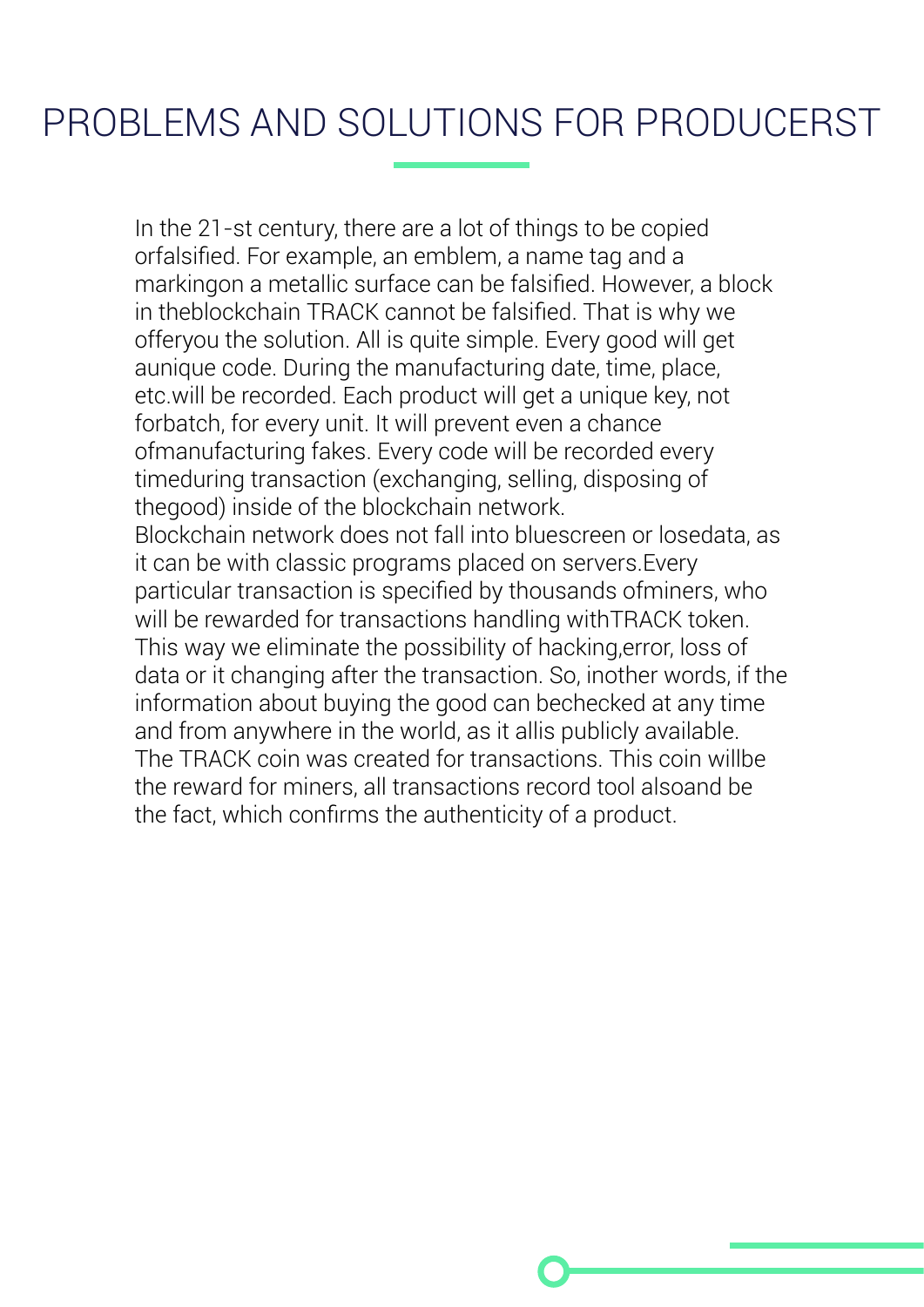# PROBLEMS AND SOLUTIONS FOR CONSUMERS

The situation is difficult, as you pay for a productin the hope of quality, but you get just a bad rip-off for a certain price. All of us want to buy high-quality goods, but how can we be sure of theorigin of the product while buying and don't endup with counterfeit?

All is quite simple, consumer will scan the QRcode of the good and will get information aboutit in the network and its status. In the case of asituation when the good was sold or disposed,or, even, in case of resale, the date, time placeof the deal will be recorded. All these will berecorded inside of blockchain network. So youwill never get trapped in a story with fake goods. Services of our project for a consumer will notcause any complication or extra expenditure, allservices are free and speedy, as the project isworking on the innovative blockchain network.

All you need for checking: smartphone withcamera and internet.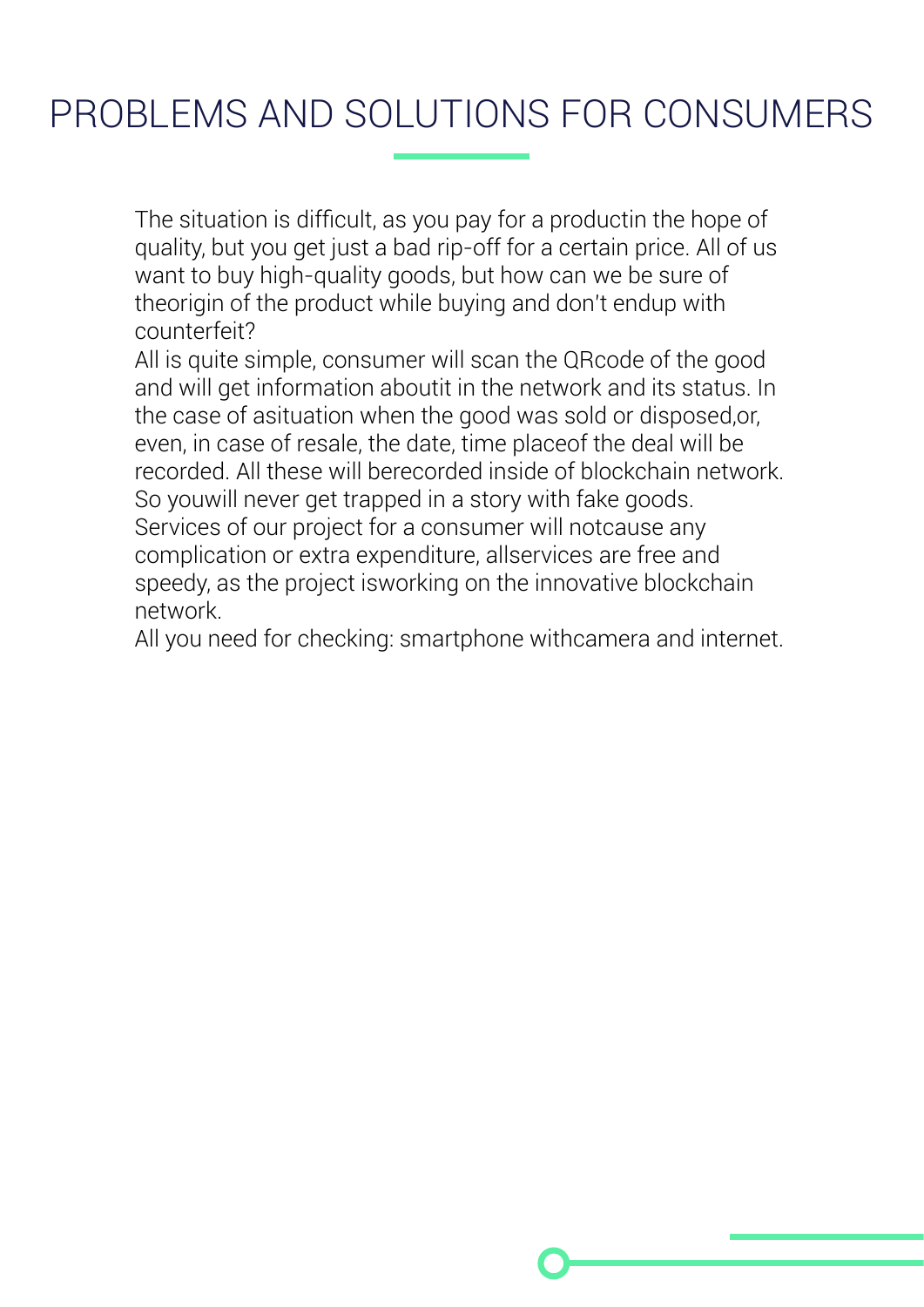# TECHNICAL ASPECTS

#### There are 1B TRACK tokens created:

- **30%** for private and public token sales
- **Q 40%** for trading on the Bourses
- **20%** blocked for burning
- **10%** for staying on wallets of holders

# BUSINESS MODEL

The producer pays a tax fee for marking ofgoods and 50% out of this fee will be spentfor development and support of the product,but the other 50% will be spent for grow LPand reward for stakeholders. Our uniqueblockchain network was created to make itprofitable and relatively cheap for producers. All transactions will go through the TRACKtoken. Every transaction will increase PL andmake the price for tokens higher. During thisprocess interest in this network will begrowing. Cooperation with brands who sufferfrom counterfeiting is in our behalf, as wecan solve this problem.